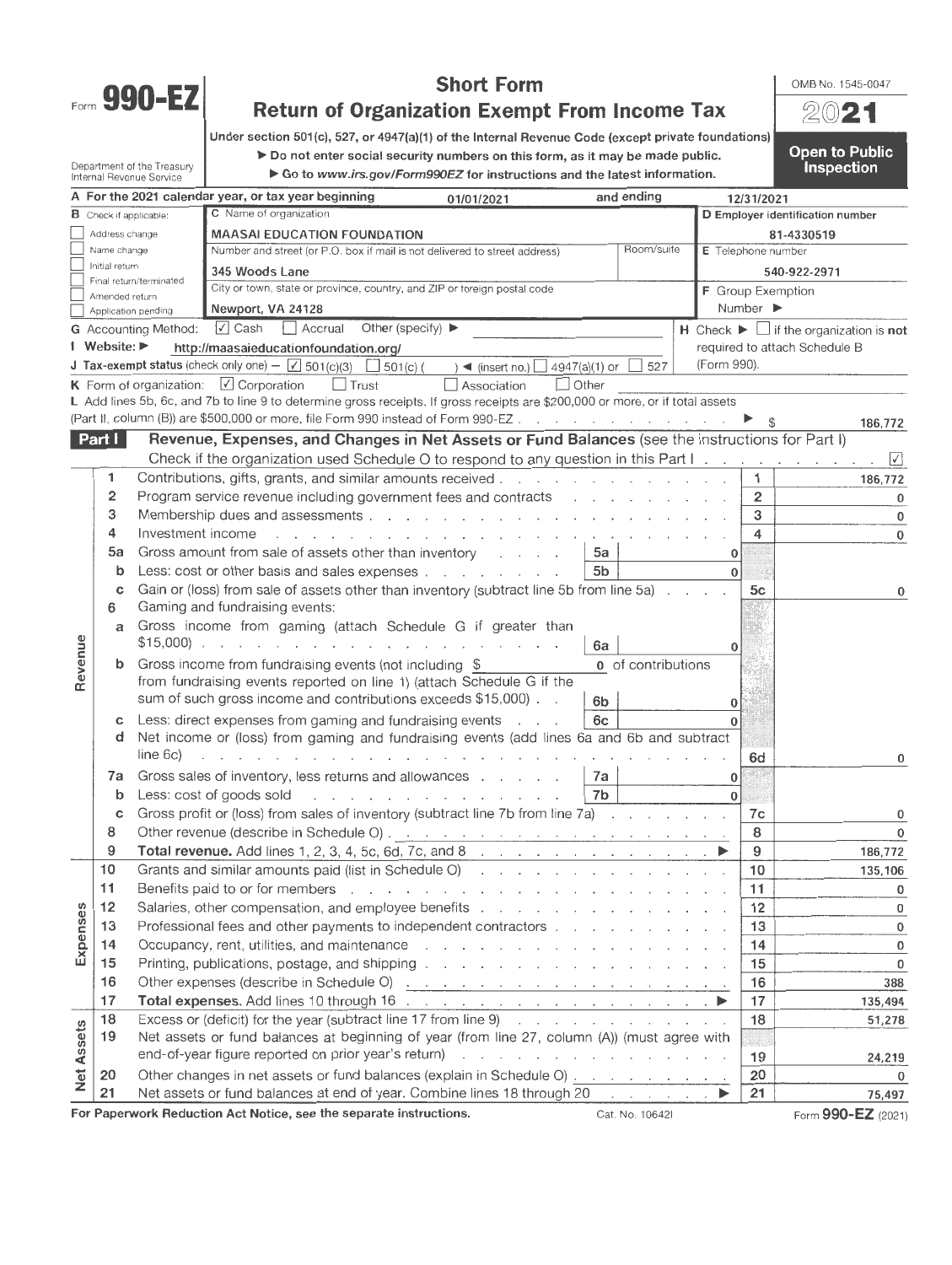|                | Form 990-EZ (2021)                                                                                                                                                                                                             |                                                       |                                       |                                                     |              | Page 2                                                                  |
|----------------|--------------------------------------------------------------------------------------------------------------------------------------------------------------------------------------------------------------------------------|-------------------------------------------------------|---------------------------------------|-----------------------------------------------------|--------------|-------------------------------------------------------------------------|
|                | Part II<br><b>Balance Sheets</b> (see the instructions for Part II)                                                                                                                                                            |                                                       |                                       |                                                     |              |                                                                         |
|                | Check if the organization used Schedule O to respond to any question in this Part II.                                                                                                                                          |                                                       |                                       |                                                     |              |                                                                         |
|                |                                                                                                                                                                                                                                |                                                       |                                       | (A) Beginning of year                               |              | (B) End of year                                                         |
| 22             | Cash, savings, and investments                                                                                                                                                                                                 |                                                       |                                       | 24,219 22                                           |              | 75,497                                                                  |
| 23             | Land and buildings.                                                                                                                                                                                                            |                                                       |                                       |                                                     | 0 23         | $\mathbf 0$                                                             |
| 24             | Other assets (describe in Schedule O) <u>.</u>                                                                                                                                                                                 |                                                       |                                       |                                                     | 0 24         | $\mathbf 0$                                                             |
| 25             | Total assets                                                                                                                                                                                                                   |                                                       |                                       | 24,219 25                                           |              | 75,497                                                                  |
| 26             | Total liabilities (describe in Schedule O) and a substitution of the set of the set of the set of the set of the set of the set of the set of the set of the set of the set of the set of the set of the set of the set of the |                                                       |                                       |                                                     | 0 26         | $\mathbf 0$                                                             |
| 27             | Net assets or fund balances (line 27 of column (B) must agree with line 21)                                                                                                                                                    |                                                       |                                       | 24,219 27                                           |              | 75,497                                                                  |
| Part III       | Statement of Program Service Accomplishments (see the instructions for Part III)                                                                                                                                               |                                                       |                                       |                                                     |              |                                                                         |
|                | Check if the organization used Schedule O to respond to any question in this Part III                                                                                                                                          |                                                       |                                       | $\overline{\phantom{a}}$ . $\overline{\phantom{a}}$ |              | <b>Expenses</b>                                                         |
|                | What is the organization's primary exempt purpose?                                                                                                                                                                             | See Schedule O, Statement 1                           |                                       |                                                     |              | (Required for section<br>501(c)(3) and 501(c)(4)                        |
|                | Describe the organization's program service accomplishments for each of its three largest program services,                                                                                                                    |                                                       |                                       |                                                     |              | organizations; optional for                                             |
|                | as measured by expenses. In a clear and concise manner, describe the services provided, the number of                                                                                                                          |                                                       |                                       |                                                     |              | others.)                                                                |
|                | persons benefited, and other relevant information for each program title.                                                                                                                                                      |                                                       |                                       |                                                     |              |                                                                         |
| 28             | Support for construction of Engaruka English Medium Primary School (EEMPS). Paid to Engaruka                                                                                                                                   |                                                       |                                       |                                                     |              |                                                                         |
|                | Community Initiative Organization, Arusha, Tanzania. Construction of EEMPS dormitory.                                                                                                                                          |                                                       |                                       |                                                     |              |                                                                         |
|                |                                                                                                                                                                                                                                |                                                       |                                       |                                                     |              |                                                                         |
|                | (Grants \$<br>81,076) If this amount includes foreign grants, check here                                                                                                                                                       |                                                       |                                       | $\vert\checkmark\vert$                              | 28a          | 233                                                                     |
| 29             | Sponsorships for Engaruka English Medium Primary School students. Paid to Engaruka Community                                                                                                                                   |                                                       |                                       |                                                     |              |                                                                         |
|                | Initiative Organization, Arusha, Tanzania.                                                                                                                                                                                     |                                                       |                                       |                                                     |              |                                                                         |
|                |                                                                                                                                                                                                                                |                                                       |                                       |                                                     |              |                                                                         |
|                | 50,210) If this amount includes foreign grants, check here<br>(Grants \$                                                                                                                                                       |                                                       |                                       | $\sqrt{}$                                           | 29a          | 144                                                                     |
| 30             | Sponsorship for Maria Papa Kingi to attend Arusha Meru International School, Arusha Tanzania.                                                                                                                                  |                                                       |                                       |                                                     |              |                                                                         |
|                |                                                                                                                                                                                                                                |                                                       |                                       |                                                     |              |                                                                         |
|                |                                                                                                                                                                                                                                |                                                       |                                       |                                                     |              |                                                                         |
|                | 3,820) If this amount includes foreign grants, check here<br>(Grants \$                                                                                                                                                        |                                                       |                                       |                                                     | 30a          | 11                                                                      |
|                | 31 Other program services (describe in Schedule O) and a contract of the contract of the contract of the contract of the contract of the contract of the contract of the contract of the contract of the contract of the contr |                                                       |                                       |                                                     |              |                                                                         |
|                | (Grants \$                                                                                                                                                                                                                     | 0) If this amount includes foreign grants, check here |                                       |                                                     | 31a          | 0                                                                       |
|                | 32 Total program service expenses (add lines 28a through 31a)                                                                                                                                                                  |                                                       |                                       | ▶                                                   | 32           | 388                                                                     |
| <b>Part IV</b> | List of Officers, Directors, Trustees, and Key Employees (list each one even if not compensated-see the instructions for Part IV)                                                                                              |                                                       |                                       |                                                     |              |                                                                         |
|                | Check if the organization used Schedule O to respond to any question in this Part IV                                                                                                                                           |                                                       |                                       |                                                     |              | and a state of the state of the                                         |
|                |                                                                                                                                                                                                                                |                                                       |                                       |                                                     |              |                                                                         |
|                |                                                                                                                                                                                                                                |                                                       |                                       |                                                     |              |                                                                         |
|                |                                                                                                                                                                                                                                | (b) Average                                           | (c) Reportable<br>compensation        | (d) Health benefits,                                |              |                                                                         |
|                | (a) Name and title                                                                                                                                                                                                             | hours per week                                        | (Forms W-2/1099-MISC                  | benefit plans, and                                  |              | contributions to employee (e) Estimated amount of<br>other compensation |
|                |                                                                                                                                                                                                                                | devoted to position                                   | 1099-NEC)<br>(if not paid, enter -0-) | deferred compensation                               |              |                                                                         |
|                |                                                                                                                                                                                                                                |                                                       |                                       |                                                     |              |                                                                         |
|                | Theo Dillaha                                                                                                                                                                                                                   | 10.00                                                 | 0                                     |                                                     |              |                                                                         |
|                | Board Member, Chairperson                                                                                                                                                                                                      |                                                       |                                       |                                                     |              |                                                                         |
|                | Rebecca Caldwell                                                                                                                                                                                                               | 3.00                                                  | $\bf{0}$                              |                                                     |              |                                                                         |
|                | Board member                                                                                                                                                                                                                   |                                                       |                                       |                                                     |              |                                                                         |
|                | <b>Brian Benham</b>                                                                                                                                                                                                            | 6.00                                                  | $\bf{0}$                              |                                                     |              |                                                                         |
|                | Board member, Treasurer                                                                                                                                                                                                        |                                                       |                                       |                                                     |              |                                                                         |
|                | Karen Scalf-Benham                                                                                                                                                                                                             | 2.00                                                  | $\bf{0}$                              |                                                     |              |                                                                         |
|                | Board member                                                                                                                                                                                                                   |                                                       |                                       |                                                     |              |                                                                         |
|                | <b>Evelyn Parish</b>                                                                                                                                                                                                           | 0.50                                                  | 0                                     |                                                     |              |                                                                         |
|                | <b>Board member</b>                                                                                                                                                                                                            |                                                       |                                       |                                                     |              |                                                                         |
|                | <b>Kerry Brisco</b>                                                                                                                                                                                                            | 0.50                                                  | $\bf{0}$                              |                                                     |              |                                                                         |
|                | Board member                                                                                                                                                                                                                   |                                                       |                                       |                                                     |              |                                                                         |
|                | <b>Audrey Spielmann</b>                                                                                                                                                                                                        | 4.00                                                  | $\bf{0}$                              |                                                     |              |                                                                         |
|                | Board member                                                                                                                                                                                                                   |                                                       |                                       |                                                     |              |                                                                         |
|                | <b>Randy Stith</b>                                                                                                                                                                                                             | 3.00                                                  | $\bf{0}$                              |                                                     |              |                                                                         |
|                | Board member, Secretary                                                                                                                                                                                                        |                                                       |                                       |                                                     |              |                                                                         |
|                | <b>Margie Lee</b>                                                                                                                                                                                                              | 3.00                                                  | 0                                     |                                                     |              |                                                                         |
|                | <b>Board Member</b>                                                                                                                                                                                                            |                                                       |                                       |                                                     |              |                                                                         |
|                | Nina Tarr                                                                                                                                                                                                                      | 3.00                                                  | $\bf{0}$                              |                                                     | $\mathbf{0}$ | 0                                                                       |
|                |                                                                                                                                                                                                                                |                                                       |                                       |                                                     |              |                                                                         |
|                | <b>Board Member</b>                                                                                                                                                                                                            |                                                       |                                       |                                                     | $\bf{0}$     | 0                                                                       |
|                | <b>Steve Conner</b><br><b>Board Member</b>                                                                                                                                                                                     | 3.00                                                  | 0                                     |                                                     |              |                                                                         |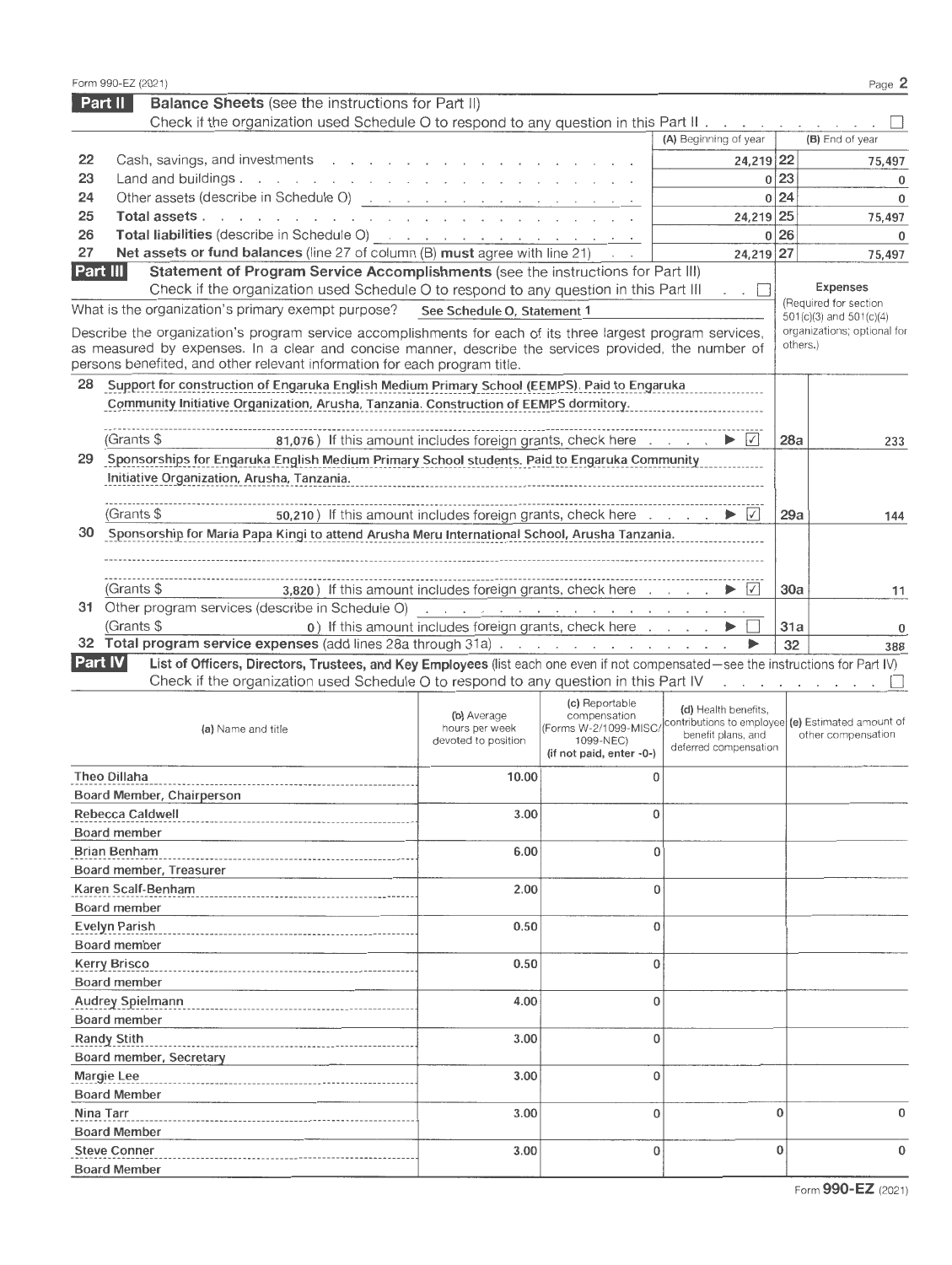|                 | Form 990-EZ (2021)                                                                                                                                                                                                                                                                                                                               |                        |       | Page 3                 |
|-----------------|--------------------------------------------------------------------------------------------------------------------------------------------------------------------------------------------------------------------------------------------------------------------------------------------------------------------------------------------------|------------------------|-------|------------------------|
| <b>Part V</b>   | Other Information (Note the Schedule A and personal benefit contract statement requirements in the<br>instructions for Part V.) Check if the organization used Schedule O to respond to any question in this Part V.                                                                                                                             |                        |       |                        |
|                 |                                                                                                                                                                                                                                                                                                                                                  |                        | Yes   | No                     |
| 33              | Did the organization engage in any significant activity not previously reported to the IRS? If "Yes," provide a<br>detailed description of each activity in Schedule $0 \cdot \cdot \cdot \cdot \cdot \cdot \cdot \cdot$                                                                                                                         | 33                     |       |                        |
| 34              | Were any significant changes made to the organizing or governing documents? If "Yes," attach a conformed<br>copy of the amended documents if they reflect a change to the organization's name. Otherwise, explain the<br>change on Schedule O. See instructions<br>$\sim$ $\sim$ $\sim$<br>. .<br>$\cdots$                                       | 34                     |       |                        |
| 35a             | Did the organization have unrelated business gross income of \$1,000 or more during the year from business<br>activities (such as those reported on lines 2, 6a, and 7a, among others)?                                                                                                                                                          | 35a                    |       | ✓                      |
| b<br>C          | If "Yes" to line 35a, has the organization filed a Form 990-T for the year? If "No," provide an explanation in Schedule O<br>Was the organization a section 501(c)(4), 501(c)(5), or 501(c)(6) organization subject to section 6033(e) notice,<br>reporting, and proxy tax requirements during the year? If "Yes," complete Schedule C, Part III | 35 <sub>b</sub><br>35c |       |                        |
| 36              | Did the organization undergo a liquidation, dissolution, termination, or significant disposition of net assets<br>during the year? If "Yes," complete applicable parts of Schedule N<br>$\cdot$ $\cdot$ $\cdot$ $\cdot$ $\cdot$ $\cdot$                                                                                                          | 36                     |       |                        |
| 37a<br>b<br>38a | Enter amount of political expenditures, direct or indirect, as described in the instructions<br>37a<br>$\bf{0}$<br>Did the organization file Form 1120-POL for this year?.<br>.<br>Did the organization borrow from, or make any loans to, any officer, director, trustee, or key employee; or were                                              | 37 <sub>b</sub>        |       | ✓                      |
| b<br>39         | any such loans made in a prior year and still outstanding at the end of the tax year covered by this return? .<br>If "Yes," complete Schedule L, Part II, and enter the total amount involved<br>38b<br>Section 501(c)(7) organizations. Enter:                                                                                                  | 38a                    |       | ✓                      |
| a<br>b          | Initiation fees and capital contributions included on line 9<br>39a<br>39 <sub>b</sub><br>Gross receipts, included on line 9, for public use of club facilities                                                                                                                                                                                  |                        |       |                        |
| 40a             | Section 501(c)(3) organizations. Enter amount of tax imposed on the organization during the year under:<br>section 4911<br>$\circ$ ; section 4955<br>; section $4912 \blacktriangleright$<br>$\mathbf{0}$                                                                                                                                        |                        |       |                        |
|                 | $b$ Section 501(c)(3), 501(c)(4), and 501(c)(29) organizations. Did the organization engage in any section 4958<br>excess benefit transaction during the year, or did it engage in an excess benefit transaction in a prior year<br>that has not been reported on any of its prior Forms 990 or 990-EZ? If "Yes," complete Schedule L, Part I    | 40 <sub>b</sub>        |       |                        |
| С               | Section 501(c)(3), 501(c)(4), and 501(c)(29) organizations. Enter amount of tax imposed<br>on organization managers or disqualified persons during the year under sections 4912,<br>4955, and 4958.<br>$\sim$ $\sim$ $\sim$<br>0                                                                                                                 |                        |       |                        |
| d               | Section 501(c)(3), 501(c)(4), and 501(c)(29) organizations. Enter amount of tax on line<br>40c reimbursed by the organization                                                                                                                                                                                                                    |                        |       |                        |
| $\mathbf e$     | All organizations. At any time during the tax year, was the organization a party to a prohibited tax shelter<br>transaction? If "Yes," complete Form 8886-T $\ldots$ ,                                                                                                                                                                           | 40e                    |       |                        |
| 41              | List the states with which a copy of this return is filed $\blacktriangleright$                                                                                                                                                                                                                                                                  |                        |       |                        |
| 42a             | Telephone no. ▶<br>The organization's books are in care of ▶ Brian Benham<br>$ZIP + 4$<br>Located at ▶ 3475 Evergreen Trl, Blacksburg, VA 24060                                                                                                                                                                                                  | 540-230-7763           | 24060 |                        |
|                 | $\frac{217 + 4}{1712 + 4}$<br>b At any time during the calendar year, did the organization have an interest in or a signature or other authority over<br>a financial account in a foreign country (such as a bank account, securities account, or other financial account)?<br>If "Yes," enter the name of the foreign country                   | 42 <sub>b</sub>        |       | Yes No<br>$\checkmark$ |
|                 | See the instructions for exceptions and filing requirements for FinCEN Form 114, Report of Foreign Bank and<br>Financial Accounts (FBAR).                                                                                                                                                                                                        |                        |       |                        |
| c               | At any time during the calendar year, did the organization maintain an office outside the United States?<br>If "Yes," enter the name of the foreign country                                                                                                                                                                                      | 42c                    |       |                        |
| 43              | Section 4947(a)(1) nonexempt charitable trusts filing Form 990-EZ in lieu of Form 1041-Check here<br>and enter the amount of tax-exempt interest received or accrued during the tax year $\ldots$ $\ldots$<br>43                                                                                                                                 |                        |       |                        |
| 44a             | Did the organization maintain any donor advised funds during the year? If "Yes," Form 990 must be                                                                                                                                                                                                                                                | 44a                    |       | Yes No<br>√            |
| b               | Did the organization operate one or more hospital facilities during the year? If "Yes," Form 990 must be                                                                                                                                                                                                                                         | 44b                    |       | √                      |
| С<br>d          | Did the organization receive any payments for indoor tanning services during the year?<br>If "Yes" to line 44c, has the organization filed a Form 720 to report these payments? If "No," provide an                                                                                                                                              | 44c                    |       |                        |
|                 |                                                                                                                                                                                                                                                                                                                                                  | 44d                    |       |                        |
| 45a<br>b        | Did the organization have a controlled entity within the meaning of section $512(b)(13)?$<br>Did the organization receive any payment from or engage in any transaction with a controlled entity within the<br>meaning of section 512(b)(13)? If "Yes," Form 990 and Schedule R may need to be completed instead of                              | 45a                    |       | √                      |
|                 |                                                                                                                                                                                                                                                                                                                                                  | 45b                    |       |                        |

Form 990-EZ (2021)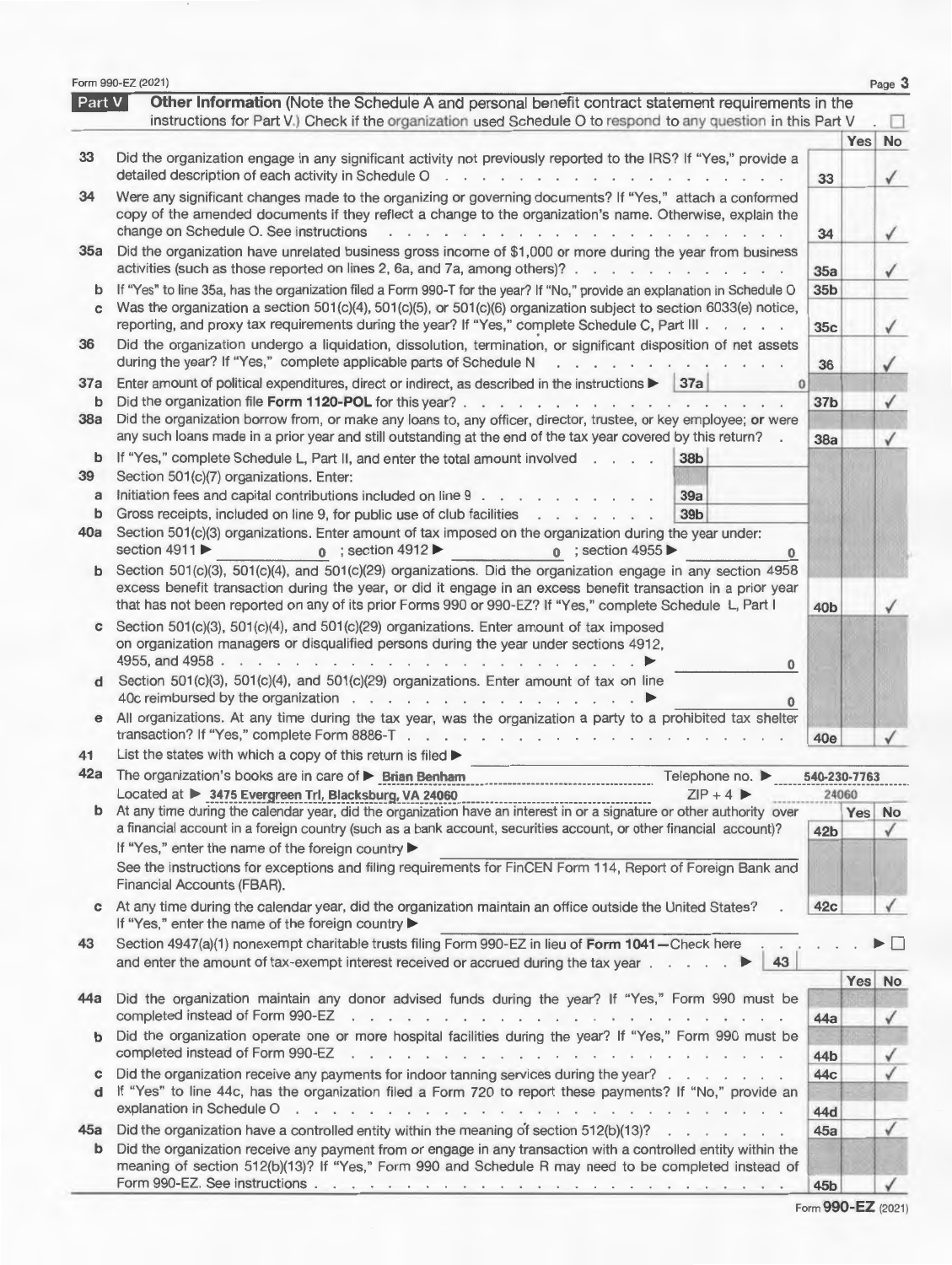|    | Form 990-EZ (2021)                                                                                                  |    |     | Page $4$  |
|----|---------------------------------------------------------------------------------------------------------------------|----|-----|-----------|
|    |                                                                                                                     |    | Yes | <b>No</b> |
| 46 | Did the organization engage, directly or indirectly, in political campaign activities on behalf of or in opposition |    |     |           |
|    |                                                                                                                     | 46 |     |           |
|    | $Pov1$ $N1$ $Pov2$ $Pov3 = Pov1$ $Pov2 = Pov1$ $Pov3 = Pov2$                                                        |    |     |           |

| <b>Part VI</b> | Section 501(c)(3) Organizations Only<br>All section 501(c)(3) organizations must answer questions 47–49b and 52, and complete the tables for lines<br>50 and 51.                                                                                                                                                                                |    |          |  |
|----------------|-------------------------------------------------------------------------------------------------------------------------------------------------------------------------------------------------------------------------------------------------------------------------------------------------------------------------------------------------|----|----------|--|
|                | Check if the organization used Schedule O to respond to any question in this Part VI $\ldots$ $\Box$                                                                                                                                                                                                                                            |    | Yes   No |  |
| 47             | Did the organization engage in lobbying activities or have a section 501(h) election in effect during the tax<br>year? If "Yes," complete Schedule C, Part II and a subset of the content of the C set of the C set of the C, Part II and a subset of the content of the C set of the C set of the C set of the C set of the C set of the C set | 47 |          |  |

| 48 Is the organization a school as described in section $170(b)(1)(A)(ii)?$ If "Yes," complete Schedule E. | $\frac{1}{48}$ $\sqrt{}$ |  |
|------------------------------------------------------------------------------------------------------------|--------------------------|--|
| 49a Did the organization make any transfers to an exempt non-charitable related organization? $\ldots$     | $49a$ $\sqrt{ }$         |  |
|                                                                                                            |                          |  |

**b**  If "Yes," was the related organization a section 527 organization? **49b** 

50 Complete this table for the organization's five highest compensated employees (other than officers, directors, trustees, and key employees) who each received more than \$100,000 of compensation from the organization. If there is none, enter "None."

| (a) Name and title of each employee | (b) Average<br>hours per week<br>devoted to position | (c) Reportable<br>compensation<br>1099-NEC) | (d) Health benefits,<br>contributions to employee  <br>(Forms W-2/1099-MISC/ benefit plans, and deferred)<br>compensation | (e) Estimated amount of<br>other compensation |
|-------------------------------------|------------------------------------------------------|---------------------------------------------|---------------------------------------------------------------------------------------------------------------------------|-----------------------------------------------|
| None                                |                                                      |                                             |                                                                                                                           |                                               |
|                                     |                                                      |                                             |                                                                                                                           |                                               |
|                                     |                                                      |                                             |                                                                                                                           |                                               |
|                                     |                                                      |                                             |                                                                                                                           |                                               |
|                                     |                                                      |                                             |                                                                                                                           |                                               |

**<sup>f</sup>**Total number of other employees paid over \$100,000 . ~---------------- **<sup>51</sup>**Complete this table for the organization's five highest compensated independent contractors who each received more than \$100,000 of compensation from the organization. If there is none, enter "None."

| (a) Name and business address of each independent contractor                                                                                                                                                                                                                                                | (b) Type of service | (c) Compensation |
|-------------------------------------------------------------------------------------------------------------------------------------------------------------------------------------------------------------------------------------------------------------------------------------------------------------|---------------------|------------------|
| None                                                                                                                                                                                                                                                                                                        |                     |                  |
|                                                                                                                                                                                                                                                                                                             |                     |                  |
|                                                                                                                                                                                                                                                                                                             |                     |                  |
|                                                                                                                                                                                                                                                                                                             |                     |                  |
|                                                                                                                                                                                                                                                                                                             |                     |                  |
|                                                                                                                                                                                                                                                                                                             |                     |                  |
| $\mathbf{1}$ , $\mathbf{1}$ , $\mathbf{1}$ , $\mathbf{1}$ , $\mathbf{1}$ , $\mathbf{1}$ , $\mathbf{1}$ , $\mathbf{1}$ , $\mathbf{1}$ , $\mathbf{1}$ , $\mathbf{1}$ , $\mathbf{1}$ , $\mathbf{1}$ , $\mathbf{1}$ , $\mathbf{1}$ , $\mathbf{1}$ , $\mathbf{1}$ , $\mathbf{1}$ , $\mathbf{1}$ , $\mathbf{1}$ , | $\sim$              |                  |

**d** Total number of other independent contractors each receiving over \$100,000  $\blacksquare$ 

**52** Did the organization complete Schedule A? **Note:** All section 501(c)(3) organizations must attach a Did the organization complete Schedule A? **Note:** All section 501(c)(3) organizations must attach a completed Schedule A

. ~ 0 **Yes 0 No**   $\mathcal{A}=\mathcal{A}=\mathcal{A}=\mathcal{A}$ Under penalties of perjury, I declare that I have examined this return, including accompanying schedules and statements, and to the best of my knowledge and belief, it is<br>true, correct, and complete. Declaration of prepare

| Sign<br>Here     | Signature of officer<br>Theo Dillaha, Board Chairperson<br>Type or print name and title |                                                                                 |      | Date                                            |    |
|------------------|-----------------------------------------------------------------------------------------|---------------------------------------------------------------------------------|------|-------------------------------------------------|----|
| Paid<br>Preparer | Print/Type preparer's name                                                              | Preparer's signature                                                            | Date | <b>PTIN</b><br>Check $\Box$ if<br>self-employed |    |
| Use Only         | Firm's name $\blacktriangleright$                                                       |                                                                                 |      | Firm's EIN ▶                                    |    |
|                  | Firm's address ▶                                                                        |                                                                                 |      | Phone no.                                       |    |
|                  |                                                                                         | May the IRS discuss this return with the preparer shown above? See instructions |      | Yes                                             | No |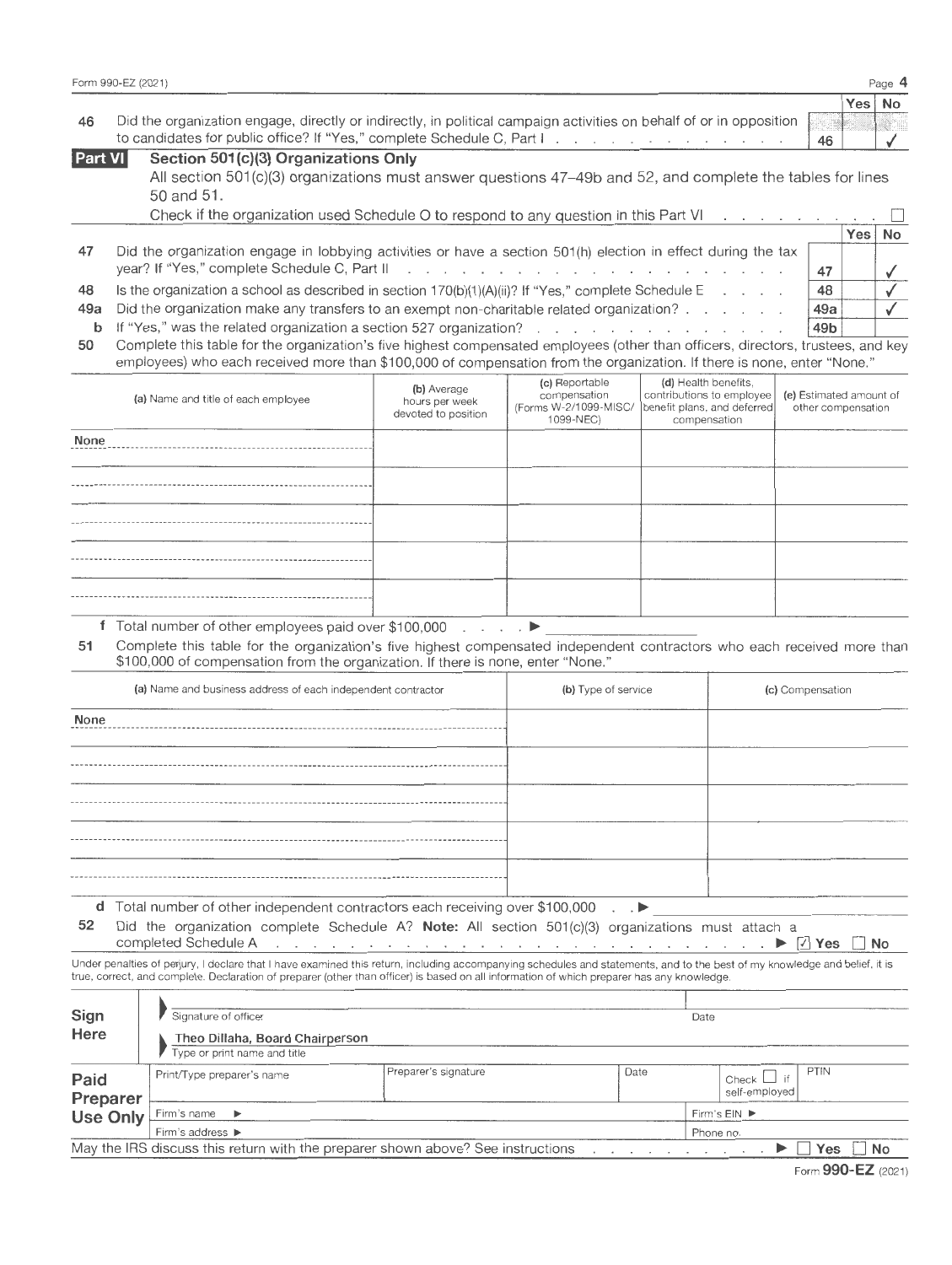| Form 8453-TE |  |  |  |  |  |
|--------------|--|--|--|--|--|
|--------------|--|--|--|--|--|

# **Tax Exempt Entity Declaration and Signature for Electronic Filing**<br>beginning **property** , 2021, and ending

|--|

OMS No. 1545-0047

For calendar year 2021, or tax year beginning • 20 Department of the Treasury **For use with Forms 990, 990-EZ, 990-PF, 990-T, 1120-POL, 4720, 8868, 5227, 5330, and 8038-CP**<br>Go to www.irs.gov/Form8453TE for the latest information.  $\triangleright$  Go to www.irs.gov/Form8453TE for the latest information.

Name of filer **EIN or SSN** 

Maasai Education Foundation 81-4330519

#### Type of Return and Return Information Part I

Check the box for the type of return being filed with Form 8453-TE and enter the applicable amount, if any, from the return. Form 8038-CP and Form 5330 filers may enter dollars and cents. For all other forms, enter whole dollars only. If you check the box on line 1a, 2a, 3a, 4a, 5a, 6a, 7a, Sa, 9a, or 10a below, and the amount on that line of the return being filed with this form was blank, then leave line 1b, 2b, 3b, 4b, Sb, 6b, 7b, Sb, 9b, or 10b, whichever is applicable, blank (do not enter -0-). If you entered -0- on the return, then enter -0- on the applicable line below. Do not complete more than one line in Part I.

| 1a Form 990 check here $\mathbb{R}$                            | <b>b</b> Total revenue, if any (Form 990, Part VIII, column $(A)$ , line 12) $\ldots$                                                        | 1b             |         |
|----------------------------------------------------------------|----------------------------------------------------------------------------------------------------------------------------------------------|----------------|---------|
|                                                                | 2a Form 990-EZ check here $\blacktriangleright \blacktriangleright$ b Total revenue, if any (Form 990-EZ, line 9) $\ldots$ $\ldots$ $\ldots$ | 2b             | 186,772 |
| 3a Form 1120-POL check here $\blacktriangleright$              | <b>b</b> Total tax (Form 1120-POL, line 22) $\ldots$ $\ldots$ $\ldots$ $\ldots$                                                              | 3b             |         |
|                                                                | 4a Form 990-PF check here $\blacktriangleright$   b Tax based on investment income (Form 990-PF, Part V, line 5).                            | 4b             |         |
| 5a Form 8868 check here $\mathbb{R}$ $\mathbb{R}$              | <b>b</b> Balance due (Form 8868, line 3c) $\ldots$ $\ldots$ $\ldots$ $\ldots$ $\ldots$                                                       | 5 <sub>b</sub> |         |
|                                                                | 6a Form 990-T check here $\Box$ b Total tax (Form 990-T, Part III, line 4).                                                                  | 6b             |         |
|                                                                | 7a Form 4720 check here $\Box$ b Total tax (Form 4720, Part III, line 1) $\Box$ $\Box$ $\Box$                                                | 7b             |         |
|                                                                | 8a Form 5227 check here $\Box$ b FMV of assets at end of tax year (Form 5227, Item D) $\Box$                                                 | 8b             |         |
|                                                                | 9a Form 5330 check here. $\blacktriangleright \hspace{0.1cm} \rfloor$ b Tax due (Form 5330, Part II, line 19).                               | 9b             |         |
|                                                                | 10b 10a Form 8038-CP check here L b Amount of credit payment requested (Form 8038-CP, Part III, line 22) [10b                                |                |         |
| <b>Part II</b> Declaration of Officer or Person Subject to Tax |                                                                                                                                              |                |         |

11a | I authorize the U.S. Treasury and its designated Financial Agent to initiate an Automated Clearing House (ACH) electronic funds withdrawal (direct debit) entry to the financial institution account indicated in the tax preparation software for payment of the federal taxes owed on this return, and the financial institution to debit the entry to this account. To revoke a payment, I must contact the U.S. Treasury Financial Agent at 1-888-353-4537 no later than 2 business days prior to the payment (settlement) date. I also authorize the financial institutions involved in the processing of the electronic payment of taxes to receive confidential information necessary to answer inquiries and resolve issues related to the payment.

**b**  $\Box$  If a copy of this return is being filed with a state agency(ies) regulating charities as part of the IRS Fed/State program, I certify that I executed the electronic disclosure consent contained within this return allowing disclosure by the IRS of this Form 990/990-EZ/ 990-PF (as specifically identified in Part I above) to the selected state agency(ies).

Under penalties of perjury, I declare that  $\boxed{2}$  I am an officer of the above named entity or  $\boxed{1}$  i am the person subject to tax with respect to tax in respect to tax with respect to tax with respect to tax with res (name of entity) Maasai Education Foundation  $\mathbf{S}$  and  $\mathbf{S}$  and  $\mathbf{S}$  and  $\mathbf{S}$  (EIN)  $\mathbf{S}$ 

and that I have examined a copy of the 2021 electronic return and accompanying schedules and statements, and, to the best of my knowledge and belief, they are true, correct, and complete. I further declare that the amount in Part I above is the amount shown on the copy of the electronic return. I consent to allow my intermediate service provider, transmitter, or electronic return originator (ERO) to send the return to the IRS and to receive from the IRS (a) an acknowledgement of receipt or reason for rejection of the transmission, (b) the reason for any delay in processing the return or refund, and (c) the date of any refund. A Frequency of officer or person cubiject to tax<br>
Here  $\frac{d\lambda}{d\lambda}$  and consider the same correct, and complete. I further declare that the amount in Part I above is the amount shown on the copy<br>
of the electronic return.

| Sign     | Dillaher 70                                                                            | $\sqrt{11111}$ | <b>A</b> Board Chairperson |  |
|----------|----------------------------------------------------------------------------------------|----------------|----------------------------|--|
| Here     | Signature of officer or person subject to tax                                          |                | Title, if applicable       |  |
| Part III | Declaration of Electronic Return Originator (ERO) and Paid Preparer (see instructions) |                |                            |  |

I declare that I have reviewed the above return and that the entries on Form 8453-TE are complete and correct to the best of my knowledge. If I am only a collector, I am not responsible for reviewing the return and only declare that this form accurately reflects the data on the return. The entity officer or person subject to tax will have signed this form before I submit the return. I will give a copy of all forms and information to be filed with the IRS to the officer or person subject to tax, and have followed all other requirements in Pub. 4163, Modernized e-File (MeF) Information for Authorized IRS e-file Providers for Business Returns. If I am also the Paid Preparer, under penalties of perjury I declare that I dge and belief, they are true,

| have examined the above return and accompanying schedules and statements, and, to the best of my knowled         |  |  |  |  |
|------------------------------------------------------------------------------------------------------------------|--|--|--|--|
| correct, and complete. This Paid Preparer declaration is based on all information of which I have any knowledge. |  |  |  |  |

| ERO's      | ERO's                                    | Date<br>Check if also | Check if self- | ERO's SSN or PTIN    |
|------------|------------------------------------------|-----------------------|----------------|----------------------|
| <b>Use</b> | signature                                | paid preparer         | emploved       | 431048585            |
|            | Firm's name (or yours if                 |                       |                | EIN                  |
| Only       | self-employed),<br>address, and ZIP code |                       |                | Phone n <sub>1</sub> |

Under penalties of perjury, I declare that I have examined the above return and accompanying schedules and statements, and, to the best of my knowledge and belief, they are true, correct, and complete. Declaration of preparer is based on all information of which the preparer has any knowledge.

| Paid                        | Print/Type preparer's name           | Preparer's signature | Date | PTIN<br>Check if self-<br>employed |
|-----------------------------|--------------------------------------|----------------------|------|------------------------------------|
| <b>Preparer</b><br>Use Only | Firm's name ▶                        |                      |      | Firm's EIN ▶                       |
|                             | Firm's address $\blacktriangleright$ |                      |      | Phone no.                          |
| ___                         | .                                    | --                   |      | $0.450$ TF $\ldots$<br>$\sim$      |

For Privacy Act and Paperwork Reduction Act Notice, see back of form. Cat. No. 31574T Form 8453-TE (2021)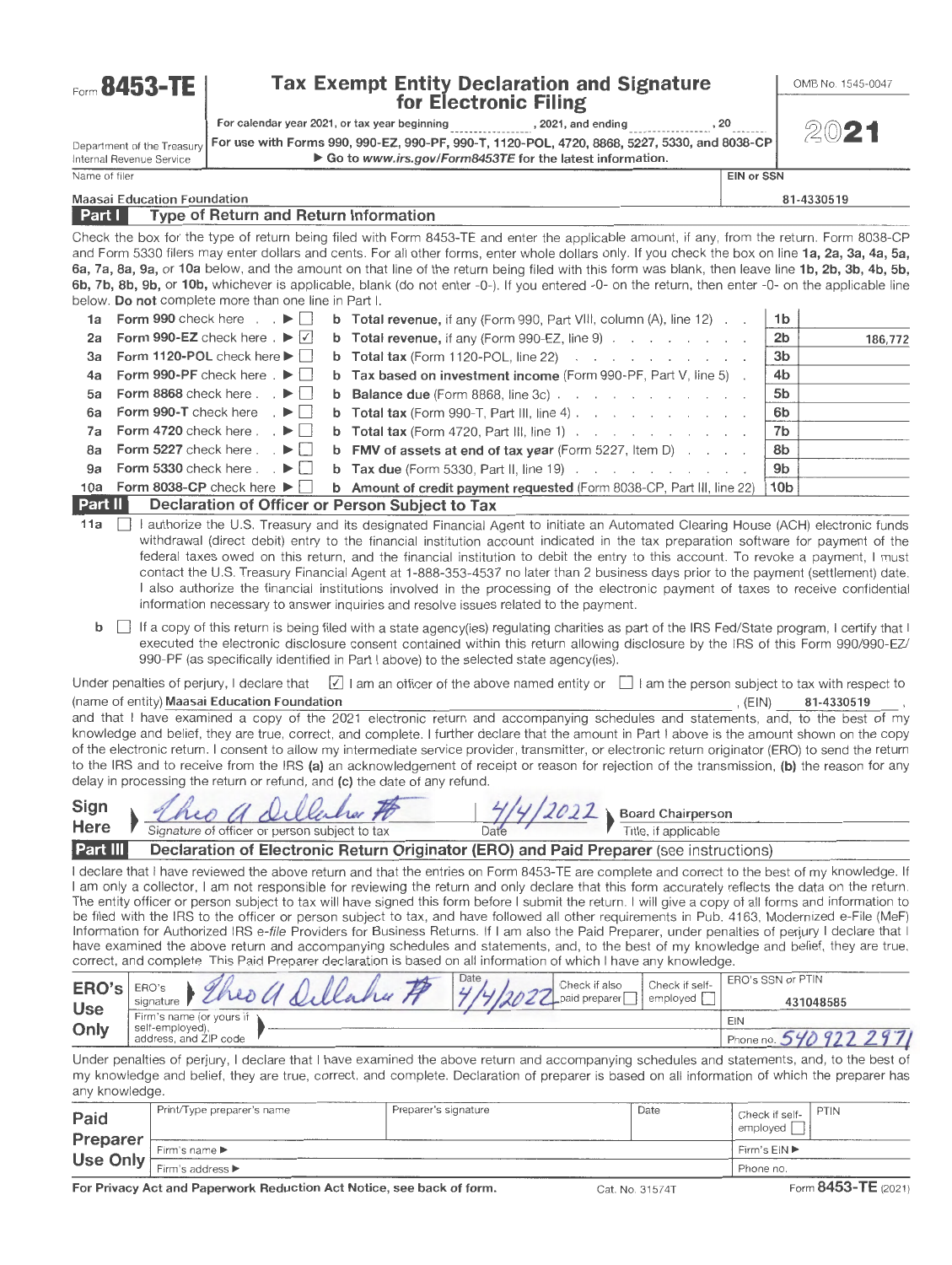| <b>SCHEDULE A</b>    |
|----------------------|
| (Form 990 or 990-EZ) |

# **Public Charity Status and Public Support**

Complete if the organization is a section 501(c)(3) organization or a section 4947(a)(1) nonexempt charitable trust.

Attach to Form 990 or Form 990-EZ.

| <b>Open to Public</b><br><b>Inspection</b> |
|--------------------------------------------|

OMB No. 1545-0047

| Name of the organization |  |  |
|--------------------------|--|--|

Department of the Treasury **Internal Revenue Service .**<br>Internal Revenue Service ... internal Revenue Service ... internal Revenue Service ... **internal Revenue Service** 

| Name of the organization                                                                                   | <b>Employer identification number</b> |  |  |  |  |
|------------------------------------------------------------------------------------------------------------|---------------------------------------|--|--|--|--|
|                                                                                                            |                                       |  |  |  |  |
| <b>MAASAI EDUCATION FOUNDATION</b>                                                                         | 81-4330519                            |  |  |  |  |
|                                                                                                            |                                       |  |  |  |  |
| Part I<br>Reason for Public Charity Status. (All organizations must complete this part.) See instructions. |                                       |  |  |  |  |
| The organization is not a private foundation because it is: (For lines 1 through 12, check only one box.)  |                                       |  |  |  |  |

- 1  $\Box$  A church, convention of churches, or association of churches described in **section 170(b)(1)(A)(i).**
- 2  $\Box$  A school described in **section 170(b)(1)(A)(ii).** (Attach Schedule E (Form 990).)
- 3  $\Box$  A hospital or a cooperative hospital service organization described in section 170(b)(1)(A)(iii).
- 4  $\Box$  A medical research organization operated in conjunction with a hospital described in **section 170(b)(1)(A)(iii).** Enter the hospital's name, city, and state:
- $5$   $\Box$  An organization operated for the benefit of a college or university owned or operated by a governmental unit described in section 170(b)(1)(A)(iv). (Complete Part II.)
- 6  $\Box$  A federal, state, or local government or governmental unit described in **section 170(b)(1)(A)(v).**
- 7  $\boxed{7}$  An organization that normally receives a substantial part of its support from a governmental unit or from the general public described in section 170(b)(1)(A)(vi). (Complete Part II.)
- 8  $\Box$  A community trust described in section 170(b)(1)(A)(vi). (Complete Part II.)
- 9  $\Box$  An agricultural research organization described in section 170(b)(1)(A)(ix) operated in conjunction with a land-grant college or university or a non-land-grant college of agriculture (see instructions). Enter the name, city, and state of the college or university:
- 10  $\Box$  An organization that normally receives (1) more than 33<sup>1</sup>/<sub>3</sub>% of its support from contributions, membership fees, and gross receipts from activities related to its exempt functions, subject to certain exceptions; and (2) no more than 33½% of its<br>support from gross investment income and unrelated business taxable income (less section 511 tax) fr acquired by the organization after June 30, 1975. See section 509(a)(2). (Complete Part III.) ...  $\Box$  An organization organized and operated exclusively to test for public safety. See section 509(a)(4).
- 
- 12  $\Box$  An organization organized and operated exclusively for the benefit of, to perform the functions of, or to carry out the purposes of one or more publicly supported organizations described in section 509(a)(1) or section 509(a)(2). See section 509(a)(3). Check the box on lines 12a through 12d that describes the type of supporting organization and complete lines 12e, 12f, and 12g.
	- a  $\Box$  Type I. A supporting organization operated, supervised, or controlled by its supported organization(s), typically by giving the supported organization(s) the power to regularly appoint or elect a majority of the directors or trustees of the supporting organization. You must complete Part IV, Sections A and B.
	- $\mathsf{b}$   $\Box$  Type II. A supporting organization supervised or controlled in connection with its supported organization(s), by having control or management of the supporting organization vested in the same persons that control or manage the supported organization(s). You must complete Part IV, Sections A and C.
	- $c \Box$  Type III functionally integrated. A supporting organization operated in connection with, and functionally integrated with, its supported organization(s) (see instructions). You must complete Part IV, Sections A, D, and E.
	- $\Box$  Type III non-functionally integrated. A supporting organization operated in connection with its supported organization(s) that is not functionally integrated . The organization generally must satisfy a distribution requirement and an attentiveness requirement (see instructions). You must complete Part IV, Sections A and D, and Part V.
	- $e \Box$  Check this box if the organization received a written determination from the IRS that it is a Type I, Type II, Type III functionally integrated, or Type Ill non-functionally integrated supporting organization.
	- f Enter the number of supported organizations . . . . . . . . .
	- g Provide the following information about the supported organization(s)

| (i) Name of supported organization | $(ii)$ $EIN$ | (iii) Type of organization<br>(described on lines 1-10<br>above (see instructions)) |     | (iv) Is the organization<br>listed in your governing<br>document? | (v) Amount of monetary<br>support (see<br>instructions) | (vi) Amount of<br>other support (see<br>instructions) |  |
|------------------------------------|--------------|-------------------------------------------------------------------------------------|-----|-------------------------------------------------------------------|---------------------------------------------------------|-------------------------------------------------------|--|
|                                    |              |                                                                                     | Yes | No                                                                |                                                         |                                                       |  |
| (A)                                |              |                                                                                     |     |                                                                   |                                                         |                                                       |  |
| (B)                                |              |                                                                                     |     |                                                                   |                                                         |                                                       |  |
| (C)                                |              |                                                                                     |     |                                                                   |                                                         |                                                       |  |
| (D)                                |              |                                                                                     |     |                                                                   |                                                         |                                                       |  |
| (E)                                |              |                                                                                     |     |                                                                   |                                                         |                                                       |  |
| Total                              | Alismus      |                                                                                     |     |                                                                   |                                                         |                                                       |  |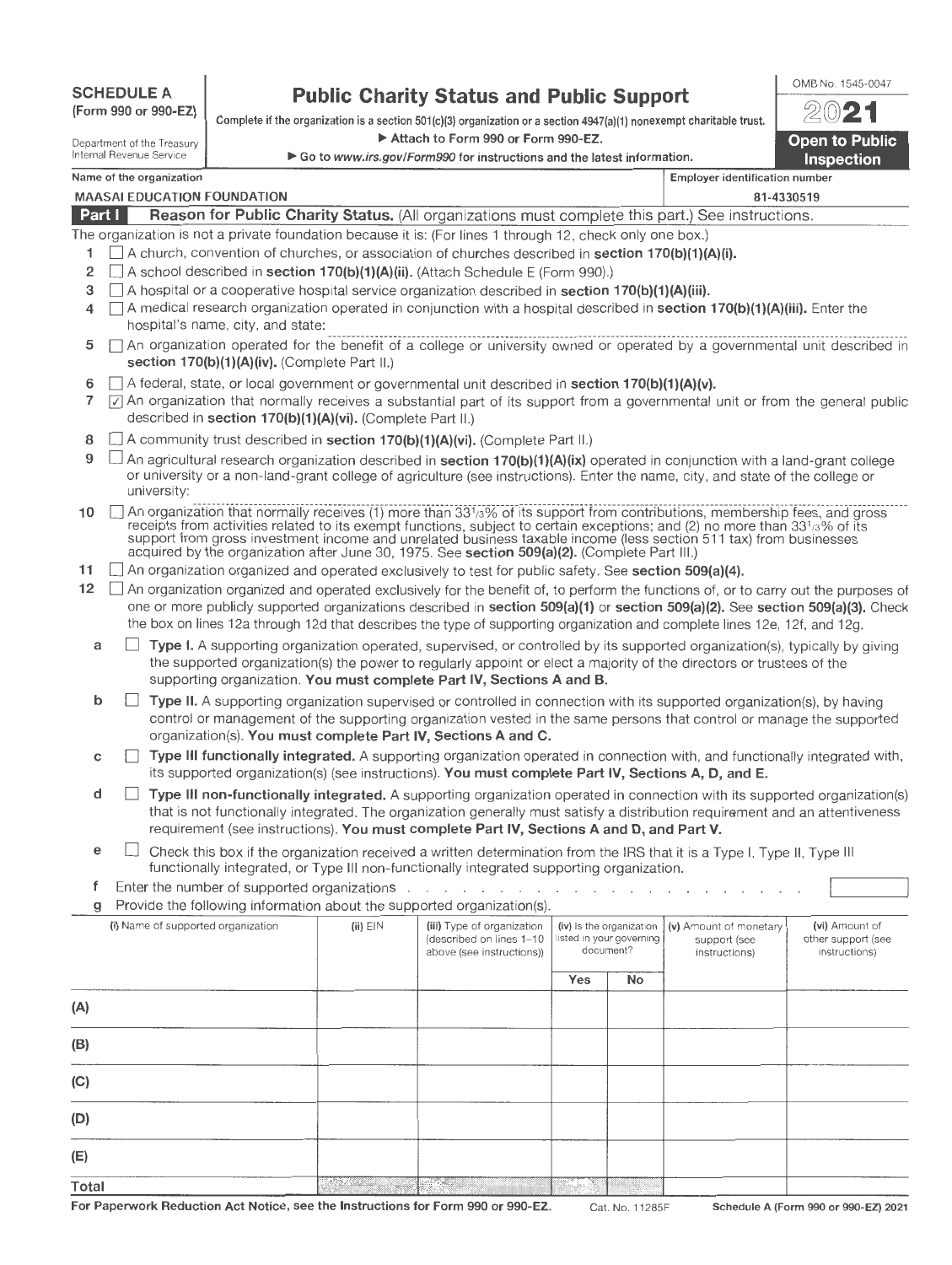#### Schedule A (Form 990 or 990-EZ) 2021 Page  $2$

| Part II         | Support Schedule for Organizations Described in Sections 170(b)(1)(A)(iv) and 170(b)(1)(A)(vi)<br>(Complete only if you checked the box on line 5, 7, or 8 of Part I or if the organization failed to qualify under<br>Part III. If the organization fails to qualify under the tests listed below, please complete Part III.)                                                                                                                                                                                                                                                                                    |          |                                                |              |                                                                                                                                                                                                                                |          |                  |
|-----------------|-------------------------------------------------------------------------------------------------------------------------------------------------------------------------------------------------------------------------------------------------------------------------------------------------------------------------------------------------------------------------------------------------------------------------------------------------------------------------------------------------------------------------------------------------------------------------------------------------------------------|----------|------------------------------------------------|--------------|--------------------------------------------------------------------------------------------------------------------------------------------------------------------------------------------------------------------------------|----------|------------------|
|                 | <b>Section A. Public Support</b>                                                                                                                                                                                                                                                                                                                                                                                                                                                                                                                                                                                  |          |                                                |              |                                                                                                                                                                                                                                |          |                  |
|                 | Calendar year (or fiscal year beginning in) $\blacktriangleright$                                                                                                                                                                                                                                                                                                                                                                                                                                                                                                                                                 | (a) 2017 | (b) 2018                                       | $(c)$ 2019   | $(d)$ 2020                                                                                                                                                                                                                     | (e) 2021 | (f) Total        |
| 1               | Gifts, grants, contributions, and<br>membership fees received. (Do not<br>include any "unusual grants.")                                                                                                                                                                                                                                                                                                                                                                                                                                                                                                          | 26,952   | 108,899                                        | 88,307       | 140,510                                                                                                                                                                                                                        | 186,772  | 551,440          |
| $\overline{2}$  | Tax revenues levied for the<br>organization's benefit and either paid to<br>or expended on its behalf                                                                                                                                                                                                                                                                                                                                                                                                                                                                                                             | $\bf{0}$ | $\bf{0}$                                       | $\bf{0}$     |                                                                                                                                                                                                                                |          | $\bf{0}$         |
| 3               | The value of services or facilities<br>furnished by a governmental unit to the<br>organization without charge                                                                                                                                                                                                                                                                                                                                                                                                                                                                                                     | 0        | $\Omega$                                       | $\mathbf{0}$ |                                                                                                                                                                                                                                |          |                  |
| 4               | Total. Add lines 1 through 3.                                                                                                                                                                                                                                                                                                                                                                                                                                                                                                                                                                                     | 26,952   | 108,899                                        | 88,307       | 140,510                                                                                                                                                                                                                        | 186,772  | 551,440          |
| 5               | The portion of total contributions by<br>each person (other than a<br>governmental unit or publicly<br>supported organization) included on<br>line 1 that exceeds 2% of the amount<br>shown on line 11, column (f)                                                                                                                                                                                                                                                                                                                                                                                                |          |                                                |              |                                                                                                                                                                                                                                |          | 269,853          |
| 6               | Public support. Subtract line 5 from line 4                                                                                                                                                                                                                                                                                                                                                                                                                                                                                                                                                                       |          |                                                |              |                                                                                                                                                                                                                                |          | 281,587          |
|                 | <b>Section B. Total Support</b>                                                                                                                                                                                                                                                                                                                                                                                                                                                                                                                                                                                   |          |                                                |              |                                                                                                                                                                                                                                |          |                  |
|                 | Calendar year (or fiscal year beginning in) ▶                                                                                                                                                                                                                                                                                                                                                                                                                                                                                                                                                                     | (a) 2017 | (b) 2018                                       | $(c)$ 2019   | $(d)$ 2020                                                                                                                                                                                                                     | (e) 2021 | (f) Total        |
| 7               | Amounts from line 4                                                                                                                                                                                                                                                                                                                                                                                                                                                                                                                                                                                               | 26,952   | 108,899                                        | 88,307       | 140,510                                                                                                                                                                                                                        | 186,772  | 551,440          |
| 8               | Gross income from interest, dividends,<br>payments received on securities loans,<br>rents, royalties, and income from<br>similar sources                                                                                                                                                                                                                                                                                                                                                                                                                                                                          | $\Omega$ | $\bf{0}$                                       | $\sigma$     | 86                                                                                                                                                                                                                             | $\bf{0}$ | 86               |
| 9               | Net income from unrelated business<br>activities, whether or not the business<br>is regularly carried on                                                                                                                                                                                                                                                                                                                                                                                                                                                                                                          | $\Omega$ | o                                              | $\mathbf{O}$ | $\bf{0}$                                                                                                                                                                                                                       | $\Omega$ | 0                |
| 10              | Other income. Do not include gain or<br>loss from the sale of capital assets<br>(Explain in Part VI.)                                                                                                                                                                                                                                                                                                                                                                                                                                                                                                             | $\bf{0}$ | $\mathbf{0}$                                   | $\bf{0}$     | $\bf{0}$                                                                                                                                                                                                                       | 0        | $\Omega$         |
| 11              | Total support. Add lines 7 through 10                                                                                                                                                                                                                                                                                                                                                                                                                                                                                                                                                                             |          |                                                |              |                                                                                                                                                                                                                                |          | 551,526          |
| 12              | Gross receipts from related activities, etc. (see instructions)                                                                                                                                                                                                                                                                                                                                                                                                                                                                                                                                                   |          |                                                |              |                                                                                                                                                                                                                                | 12       | $\sigma$         |
| 13              | First 5 years. If the Form 990 is for the organization's first, second, third, fourth, or fifth tax year as a section 501(c)(3)<br>organization, check this box and stop here                                                                                                                                                                                                                                                                                                                                                                                                                                     |          | a company of the company of the company of the |              |                                                                                                                                                                                                                                |          |                  |
|                 | <b>Section C. Computation of Public Support Percentage</b>                                                                                                                                                                                                                                                                                                                                                                                                                                                                                                                                                        |          |                                                |              |                                                                                                                                                                                                                                |          |                  |
| 14<br>15<br>16a | Public support percentage for 2021 (line 6, column (f), divided by line 11, column (f))<br>Public support percentage from 2020 Schedule A, Part II, line 14<br>33 <sup>1</sup> /3% support test-2021. If the organization did not check the box on line 13, and line 14 is 33 <sup>1</sup> /3% or more, check this                                                                                                                                                                                                                                                                                                |          |                                                |              |                                                                                                                                                                                                                                | 14<br>15 | 51.06 %<br>$0\%$ |
| b               | 331/3% support test-2020. If the organization did not check a box on line 13 or 16a, and line 15 is 331/3% or more, check<br>this box and stop here. The organization qualifies as a publicly supported organization $\ldots$ ,                                                                                                                                                                                                                                                                                                                                                                                   |          |                                                |              |                                                                                                                                                                                                                                |          |                  |
| 17a             | 10%-facts-and-circumstances test-2021. If the organization did not check a box on line 13, 16a, or 16b, and line 14 is<br>10% or more, and if the organization meets the facts-and-circumstances test, check this box and stop here. Explain in<br>Part VI how the organization meets the facts-and-circumstances test. The organization qualifies as a publicly supported<br>organization                                                                                                                                                                                                                        |          |                                                |              | and the control of the control of the control of the control of the control of the control of the control of the control of the control of the control of the control of the control of the control of the control of the cont |          |                  |
| b               | 10%-facts-and-circumstances test-2020. If the organization did not check a box on line 13, 16a, 16b, or 17a, and line<br>15 is 10% or more, and if the organization meets the facts-and-circumstances test, check this box and stop here. Explain<br>in Part VI how the organization meets the facts-and-circumstances test. The organization qualifies as a publicly supported<br>organization by the contract of the contract of the contract of the contract of the contract of the contract of the contract of the contract of the contract of the contract of the contract of the contract of the contract o |          |                                                |              |                                                                                                                                                                                                                                |          | $\blacksquare$   |
| 18              | Private foundation. If the organization did not check a box on line 13, 16a, 16b, 17a, or 17b, check this box and see                                                                                                                                                                                                                                                                                                                                                                                                                                                                                             |          |                                                |              |                                                                                                                                                                                                                                |          |                  |

Schedule A (Form 990 or 990-EZ) 2021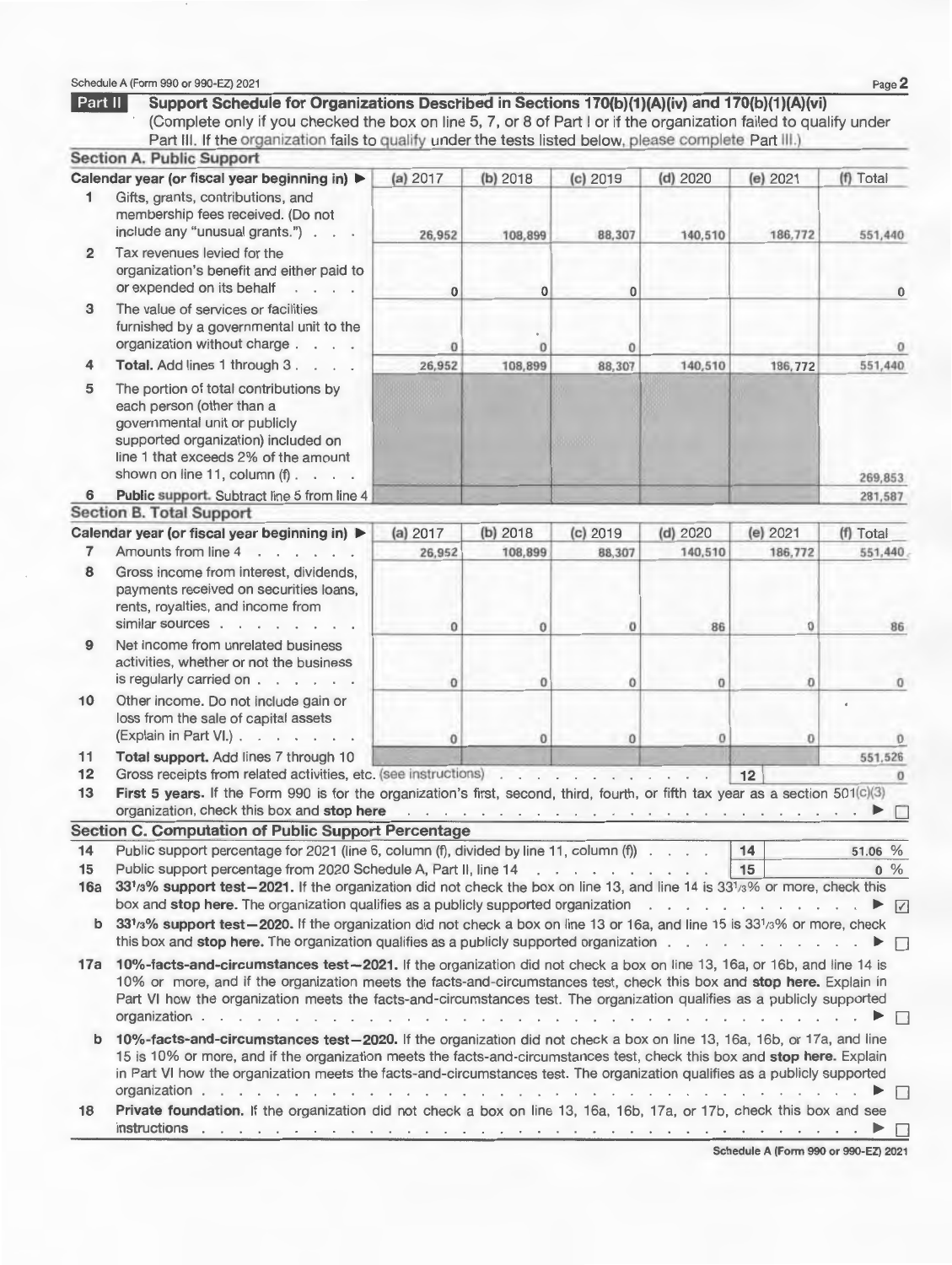| <b>SCHEDULE O</b>                                    | Supplemental Information to Form 990 or 990-EZ                                                                                                   | OMB No. 1545-0047 |                                              |
|------------------------------------------------------|--------------------------------------------------------------------------------------------------------------------------------------------------|-------------------|----------------------------------------------|
| (Form 990 or 990-EZ)                                 | Complete to provide information for responses to specific questions on<br>Form 990 or 990-EZ or to provide any additional information.           |                   | 2021                                         |
| Department of the Treasury                           | Attach to Form 990 or Form 990-EZ.                                                                                                               |                   | <b>Open to Public</b>                        |
| Internal Revenue Service<br>Name of the organization | Go to www.irs.gov/Form990 for the latest information.                                                                                            |                   | Inspection                                   |
| <b>MAASAI EDUCATION FOUNDATION</b>                   |                                                                                                                                                  |                   | Employer identification number<br>81-4330519 |
|                                                      | Form 990-EZ, Part I, Line 10 - Engaruka English Medium Primary School (EEMPS) Construction (Girls Dormitory) \$81,076; EEMPS Student             |                   |                                              |
|                                                      | Sponsorships and Operating Funds \$50,209.62; Maria Papaa Kingi Sponsorship \$3,820                                                              |                   |                                              |
|                                                      | Form 990-EZ, Part I, Line 16 - eBay fees - \$85.68; 2021 Tax filing fee - \$38.00; International wire transfer fees - \$225.00; Network for Good |                   |                                              |
|                                                      | and PayPal fees - \$14.38; Virginia State Corp. Commission Annual Registration Fee - \$25.00                                                     |                   |                                              |
|                                                      |                                                                                                                                                  |                   |                                              |
|                                                      |                                                                                                                                                  |                   |                                              |
|                                                      |                                                                                                                                                  |                   |                                              |
|                                                      |                                                                                                                                                  |                   |                                              |
|                                                      |                                                                                                                                                  |                   |                                              |
|                                                      |                                                                                                                                                  |                   |                                              |
|                                                      |                                                                                                                                                  |                   |                                              |
|                                                      |                                                                                                                                                  |                   |                                              |
|                                                      |                                                                                                                                                  |                   |                                              |
|                                                      |                                                                                                                                                  |                   |                                              |
|                                                      |                                                                                                                                                  |                   |                                              |
|                                                      |                                                                                                                                                  |                   |                                              |
|                                                      |                                                                                                                                                  |                   |                                              |
|                                                      |                                                                                                                                                  |                   |                                              |
|                                                      |                                                                                                                                                  |                   |                                              |
|                                                      |                                                                                                                                                  |                   |                                              |
|                                                      |                                                                                                                                                  |                   |                                              |
|                                                      |                                                                                                                                                  |                   |                                              |
|                                                      |                                                                                                                                                  |                   |                                              |
|                                                      |                                                                                                                                                  |                   |                                              |
|                                                      |                                                                                                                                                  |                   |                                              |
|                                                      |                                                                                                                                                  |                   |                                              |
|                                                      |                                                                                                                                                  |                   |                                              |
|                                                      |                                                                                                                                                  |                   |                                              |
|                                                      |                                                                                                                                                  |                   |                                              |
|                                                      |                                                                                                                                                  |                   |                                              |
|                                                      |                                                                                                                                                  |                   |                                              |
|                                                      |                                                                                                                                                  |                   |                                              |
|                                                      |                                                                                                                                                  |                   |                                              |
|                                                      |                                                                                                                                                  |                   |                                              |
|                                                      |                                                                                                                                                  |                   |                                              |
|                                                      |                                                                                                                                                  |                   |                                              |
|                                                      |                                                                                                                                                  |                   |                                              |
|                                                      |                                                                                                                                                  |                   |                                              |
|                                                      |                                                                                                                                                  |                   |                                              |
|                                                      |                                                                                                                                                  |                   |                                              |

 $1.11$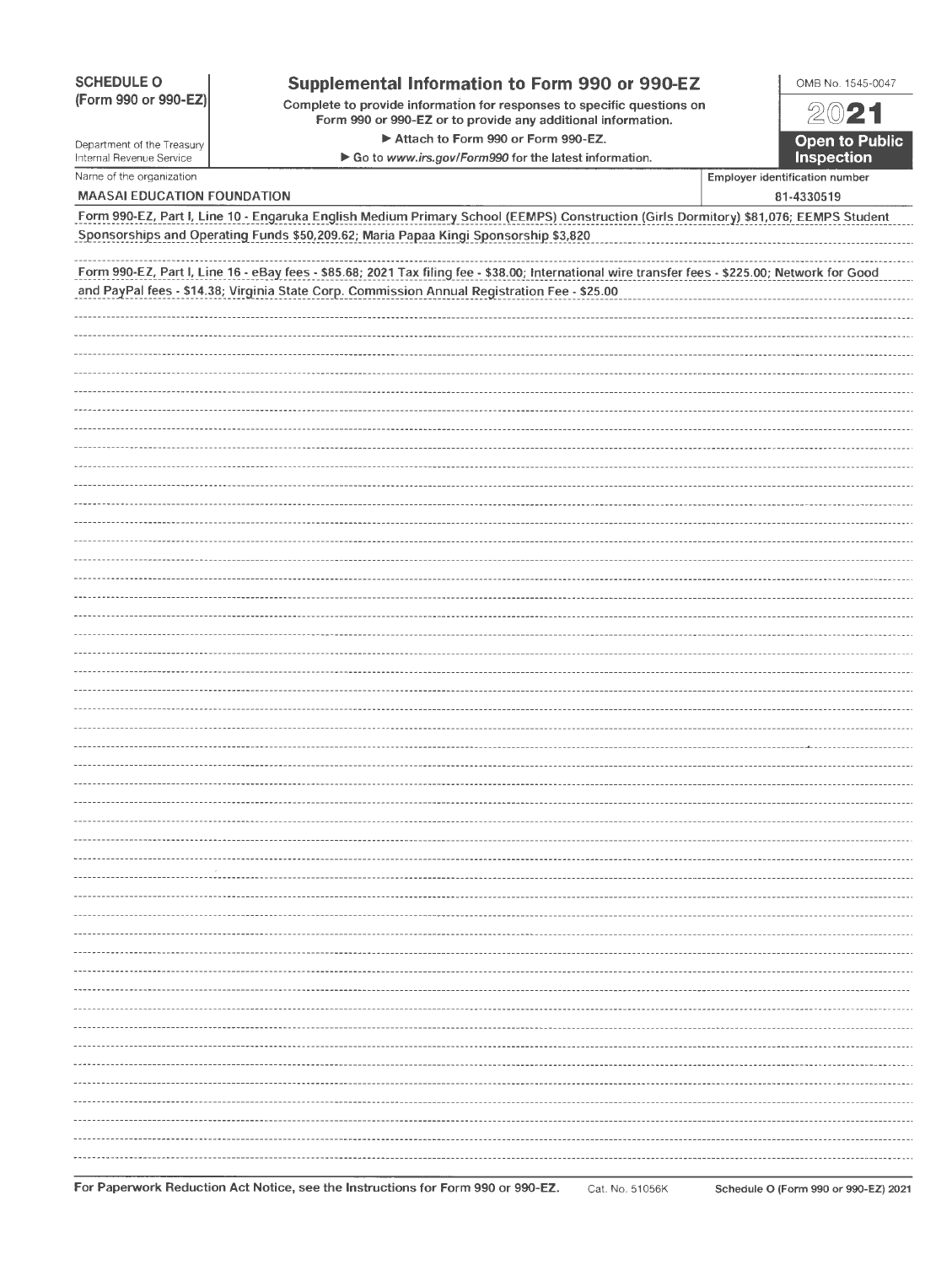#### **Schedule 0, Statement 1**

#### Form: **Form 990-EZ (2021)**

Page: **2** 

#### **MAASAI EDUCATION FOUNDATION**

EIN: **81-4330519** 

**Part Ill** 

**Primary Exempt Purpose** 

#### **Primary Exempt Purpose**

The Maasai Education Foundation's (Foundation) mission is to improve the educational , social and economic equality of members of the Maasai ethnic group in Tanzania by enhancing the education of Maasai youth through financial and technical support of rural schools serving Maasai youth and scholarships for individual Maasai youth. The Foundation is organized exclusively for educational purposes, including, for such purposes, the making of distributions to needy individuals and organizations that qualify as exempt organizations described under Section 501 (c)(3) of the Internal Revenue Code, or corresponding section of any future federal tax code. More specifically, the Foundation supports the education of members of the Maasai ethnic group in the Arusha region of The United Republic of Tanzania (Tanzania), the mastery of the English language by Maasai children and adults, and educational exchanges between Tanzania and the United States.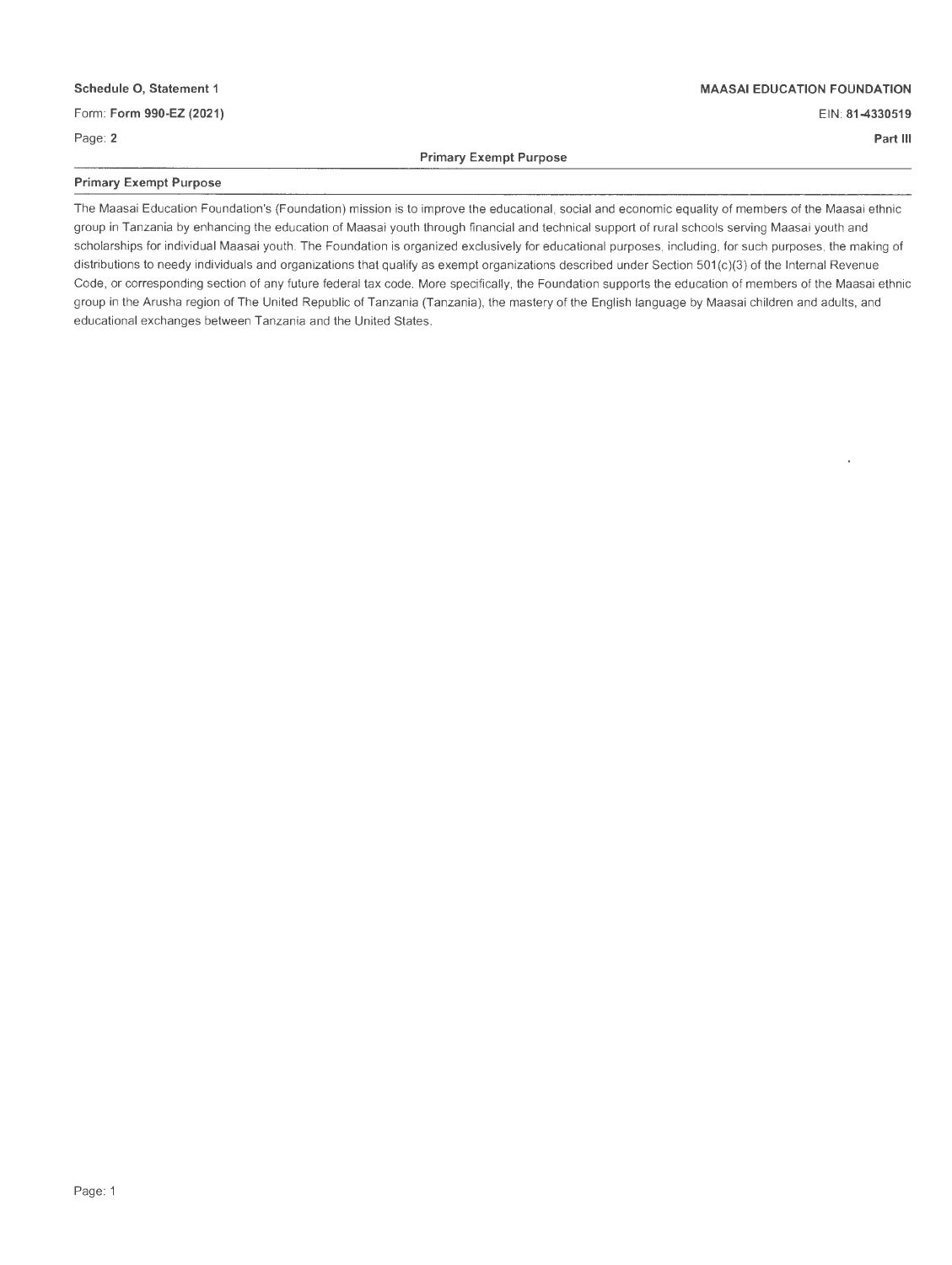## **Schedule of Contributors**

~Attach to Form 990, Form 990-EZ or Form 990-PF. ▶ Go to www.irs.gov/Form990 for the latest information.



 $20$ 21

Name of the organization

MAASAI EDUCATION FOUNDATION Organization type (check one):

| <b>Employer identification number</b> |
|---------------------------------------|
| 81-4330519                            |

| Filers of:         | Section:                                                                           |
|--------------------|------------------------------------------------------------------------------------|
| Form 990 or 990-EZ | $\vert$ 501(c)( $\vert$ 3 ) (enter number) organization                            |
|                    | $4947(a)(1)$ nonexempt charitable trust <b>not</b> treated as a private foundation |
|                    | 527 political organization                                                         |
| Form 990-PF        | 501(c)(3) exempt private foundation                                                |
|                    | $4947(a)(1)$ nonexempt charitable trust treated as a private foundation            |
|                    | 501(c)(3) taxable private foundation                                               |
|                    |                                                                                    |

Check if your organization is covered by the General Rule or a Special Rule. Note: Only a section 501(c)(7), (8), or (10) organization can check boxes for both the General Rule and a Special Rule. See instructions.

#### General Rule

 $\boxed{2}$  For an organization filing Form 990, 990-EZ, or 990-PF that received, during the year, contributions totaling \$5,000 or more (in money or property) from any one contributor. Complete Parts I and II. See instructions for determining a contributor's total contributions.

### **Special Rules**

- $\Box$  For an organization described in section 501(c)(3) filing Form 990 or 990-EZ that met the 331/3% support test of the regulations under sections 509(a)(1) and 170(b)(1)(A)(vi), that checked Schedule A (Form 990), Part II, line 13, 16a, or 16b, and that received from any one contributor, during the year, total contributions of the greater of (1} \$5,000; or (2) 2% of the amount on (i) Form 990, Part VIII , line 1 h; or (ii) Form 990-EZ, line 1. Complete Parts I and II.
- $\Box$  For an organization described in section 501(c)(7), (8), or (10) filing Form 990 or 990-EZ that received from any one contributor, during the year, total contributions of more than \$1,000 exclusively for religious, charitable, scientific, literary, or educational purposes, or for the prevention of cruelty to children or animals. Complete Parts I (entering "N/A" in column (b) instead of the contributor name and address), II, and Ill.
- $\Box$  For an organization described in section 501(c)(7), (8), or (10) filing Form 990 or 990-EZ that received from any one contributor, during the year, contributions exclusively for religious, charitable, etc., purposes, but no such contributions totaled more than \$1 ,000. If this box is checked, enter here the total contributions that were received during the year for an exclusively religious, charitable, etc., purpose. Don't complete any of the parts unless the General Rule applies to this organization because it received nonexclusively religious, charitable, etc., contributions totaling \$5,000 or more during the year . .,.. \$

Caution: An organization that isn't covered by the General Rule and/or the Special Rules doesn't file Schedule B (Form 990), but it must answer "No" on Part IV, line 2, of its Form 990; or check the box on line H of its Form 990-EZ or on its Form 990-PF, Part I, line 2, to certify that it doesn't meet the filing requirements of Schedule B (Form 990).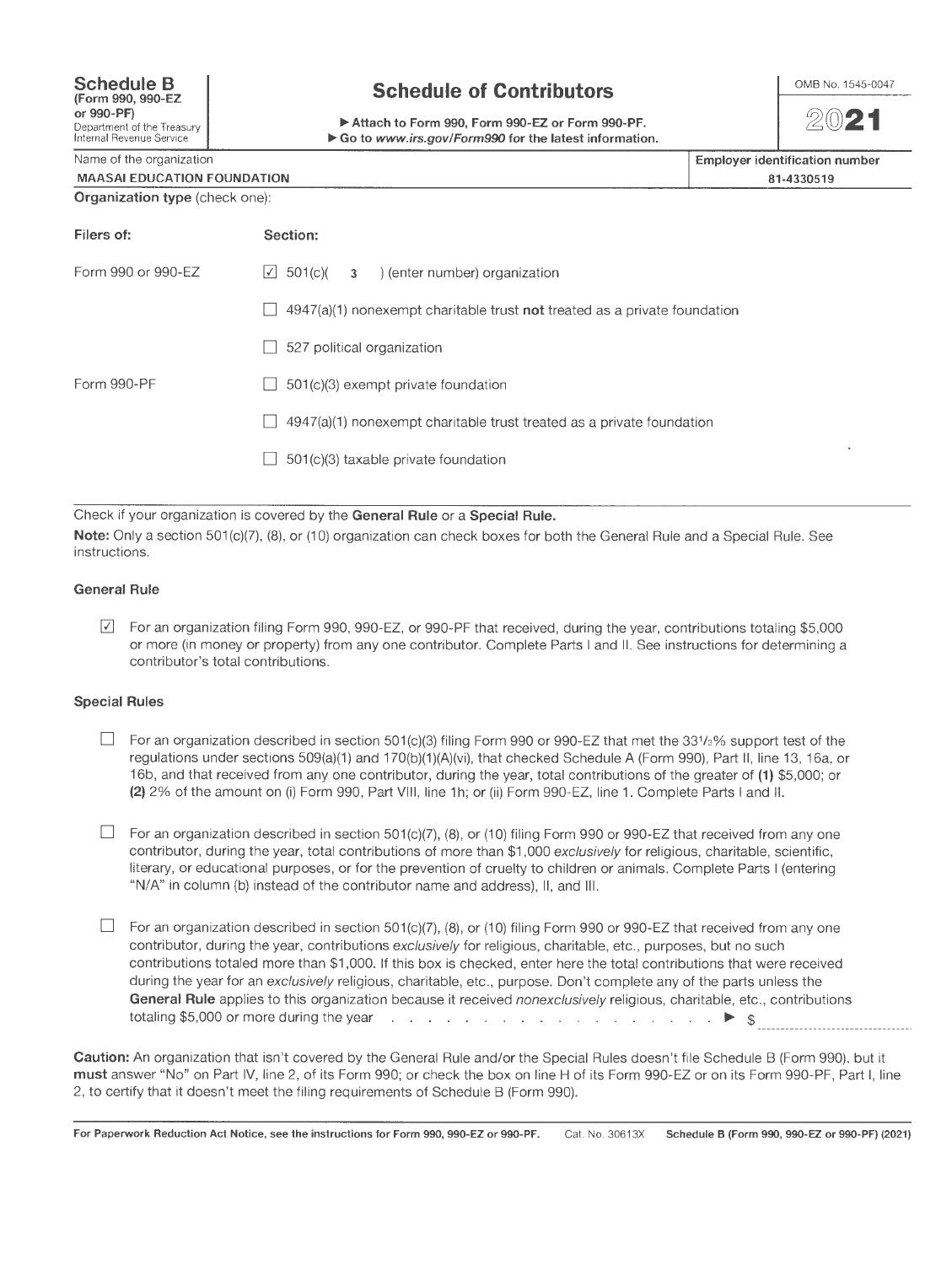Name of organization MAASAI EDUCATION FOUNDATION Employer identification number

81 -4330519

| Part I         | Contributors (see instructions). Use duplicate copies of Part I if additional space is needed.                |                                   |                                                                                                            |  |  |
|----------------|---------------------------------------------------------------------------------------------------------------|-----------------------------------|------------------------------------------------------------------------------------------------------------|--|--|
| (a)<br>No.     | (b)<br>Name, address, and ZIP + 4                                                                             | (c)<br><b>Total contributions</b> | (d)<br>Type of contribution                                                                                |  |  |
| $\overline{1}$ | <b>Service Without Borders</b><br>345 Woods Lane<br>Newport, VA 24128                                         | \$<br>90,328                      | Person<br>$\checkmark$<br>Payroll<br>Noncash<br>(Complete Part II for<br>noncash contributions.)           |  |  |
| (a)<br>No.     | (b)<br>Name, address, and ZIP + 4                                                                             | (c)<br><b>Total contributions</b> | (d)<br>Type of contribution                                                                                |  |  |
| $\overline{2}$ | PayPal Giving Fund<br>1259 I Street NW<br>No 1202<br>Washington, DC 20005                                     | \$<br>48,753                      | Person<br>$\sqrt{}$<br>Payroll<br><b>Noncash</b><br>(Complete Part II for<br>noncash contributions.)       |  |  |
| (a)<br>No.     | (b)<br>Name, address, and ZIP + 4                                                                             | (c)<br><b>Total contributions</b> | (d)<br>Type of contribution                                                                                |  |  |
| $\frac{3}{2}$  | Fidelity Charitable on recommendation of Dillaha-Caldwell Family Fur<br>PO Box 770001<br>Cincinnati, OH 45277 | \$<br>48,711                      | Person<br>$\sqrt{}$<br>Payroll<br><b>Noncash</b><br>(Complete Part II for<br>noncash contributions.)       |  |  |
| (a)<br>No.     | (b)<br>Name, address, and ZIP + 4                                                                             | (c)<br><b>Total contributions</b> | (d)<br>Type of contribution                                                                                |  |  |
| 4              | Theo Dillaha and Rebecca Caldwell<br>345 Woods Lane<br>Newport, VA 24128                                      | \$<br>43,495                      | Person<br>$ \mathcal{N} $<br>Payroll<br><b>Noncash</b><br>(Complete Part II for<br>noncash contributions.) |  |  |
| (a)<br>No.     | (b)<br>Name, address, and $ZIP + 4$                                                                           | (c)<br>Total contributions        | (d)<br>Type of contribution                                                                                |  |  |
| 5              | <b>Crane Family Foundation</b><br>1234 E BROAD ST<br>Columbus, OH 43205                                       | \$<br>37,500                      | Person<br>$\checkmark$<br>Payroll<br>Noncash<br>(Complete Part II for<br>noncash contributions.)           |  |  |
| (a)<br>No.     | (b)<br>Name, address, and ZIP + 4                                                                             | (c)<br><b>Total contributions</b> | (d)<br>Type of contribution                                                                                |  |  |
| 6              | Brian Benham and Karen Scalf-Benham<br>3475 Evergreen Trl                                                     | \$<br>28,471                      | Person<br>$\checkmark$<br>Payroll<br><b>Noncash</b>                                                        |  |  |

Schedule B (Form 990, 990-EZ or 990-PF) (2021)